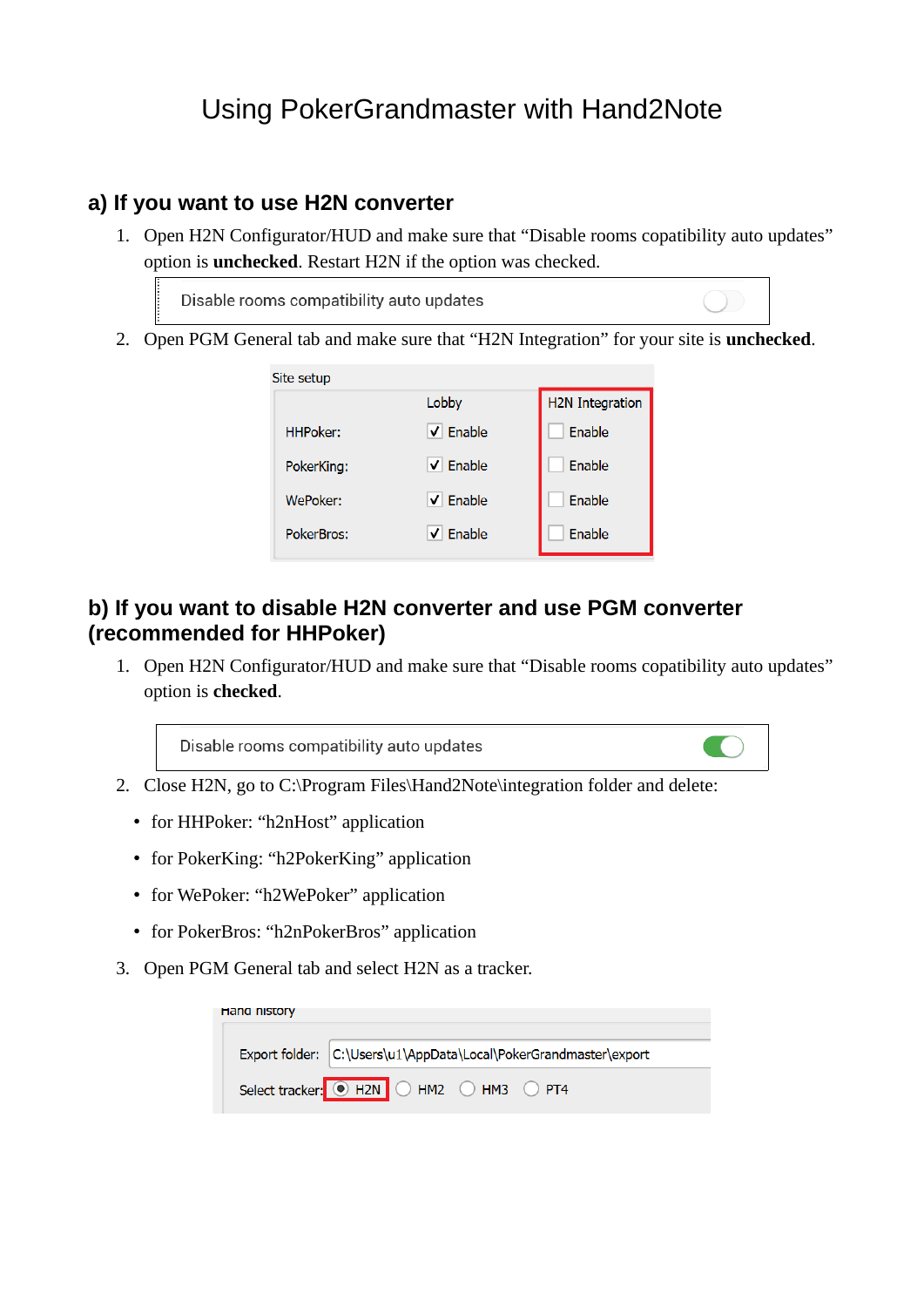4. Make sure that "H2N Integration" for your site is **checked**.

| Site setup      |                             |                             |  |  |  |
|-----------------|-----------------------------|-----------------------------|--|--|--|
|                 | Lobby                       | <b>H2N</b> Integration      |  |  |  |
| <b>HHPoker:</b> | $\sqrt{}$ Enable            | $\sqrt{\phantom{a}}$ Enable |  |  |  |
| PokerKing:      | $\sqrt{}$ Enable            | $\triangledown$ Enable      |  |  |  |
| WePoker:        | $\sqrt{\phantom{a}}$ Enable | $\sqrt{\phantom{a}}$ Enable |  |  |  |
| PokerBros:      | $\sqrt{\phantom{a}}$ Enable | $\triangledown$ Enable      |  |  |  |

- 5. (HHPoker only)Start all your emulators.
- 6. (HHPoker only)Repair your emulators by running "dnrepairer" application from D:\ Changzhi\dnplayer-en folder. (dnrepairer will not show any windows and will perform it's job in the background)

| dnplayer-en<br>Manage                                                                                      |                  |                    |               |  |  |  |  |
|------------------------------------------------------------------------------------------------------------|------------------|--------------------|---------------|--|--|--|--|
| <b>Application Tools</b><br>View                                                                           |                  |                    |               |  |  |  |  |
| V<br>JA<br>$PC \rightarrow$ New Volume (D:) $\rightarrow$ Changzhi $\rightarrow$ dnplayer-en $\rightarrow$ |                  |                    |               |  |  |  |  |
| $\wedge$                                                                                                   |                  |                    |               |  |  |  |  |
| Name                                                                                                       | Date modified    | <b>Type</b>        | <b>Size</b>   |  |  |  |  |
| backup_icon                                                                                                | 2021-04-17 07:13 | Icon               | 290 KB        |  |  |  |  |
| bugreport                                                                                                  | 2021-04-17 07:14 | Application        | 224 KB        |  |  |  |  |
| crashreport.dll                                                                                            | 2021-04-17 07:14 | Application extens | <b>45 KB</b>  |  |  |  |  |
| cximagecrt.dll                                                                                             | 2021-04-17 07:14 | Application extens | 1,560 KB      |  |  |  |  |
| & data                                                                                                     | 2021-04-17 07:13 | <b>INI File</b>    | $1 K$ B       |  |  |  |  |
| $\blacksquare$ data                                                                                        | 2021-04-17 07:13 | Virtual Machine D  | 22,720 KB     |  |  |  |  |
| $data-3G$                                                                                                  | 2021-04-17 07:13 | Virtual Machine D  | 22,400 KB     |  |  |  |  |
| 礛<br>debug3                                                                                                | 2020-11-03 11:29 | <b>LOG File</b>    | 3,165 KB      |  |  |  |  |
| device                                                                                                     | 2021-04-17 07:01 | <b>INI File</b>    | 1 KB          |  |  |  |  |
| dnconsole                                                                                                  | 2021-04-17 07:14 | Application        | 454 KB        |  |  |  |  |
| dnmultiplayer                                                                                              | 2021-04-17 07:14 | Application        | 1,200 KB      |  |  |  |  |
| dnplayer                                                                                                   | 2021-04-17 07:14 | Application        | 2,455 KB      |  |  |  |  |
| dnplycore.dll                                                                                              | 2021-04-17 07:14 | Application extens | 802 KB        |  |  |  |  |
| dhrepairer                                                                                                 | 2021-04-17 07:14 | Application        | 50,538 KB     |  |  |  |  |
| <u>FIIE VEISION. 3.95.0.0</u>                                                                              | 2021-04-17 07:13 | <b>RCC File</b>    | 1,769 KB      |  |  |  |  |
| Date created: 2020-07-12 10:27                                                                             | 2021-04-17 07:14 | Application        | 2,343 KB      |  |  |  |  |
| Size: 49.3 MB<br><b>VITUTTEIN</b>                                                                          | 2021-04-17 07:14 | Application        | 231 KB        |  |  |  |  |
| 品<br>doublished II                                                                                         | 202101177771     | Analization outons | <b>DEO VD</b> |  |  |  |  |

7. (HHPoker only)Restart all your emulators.